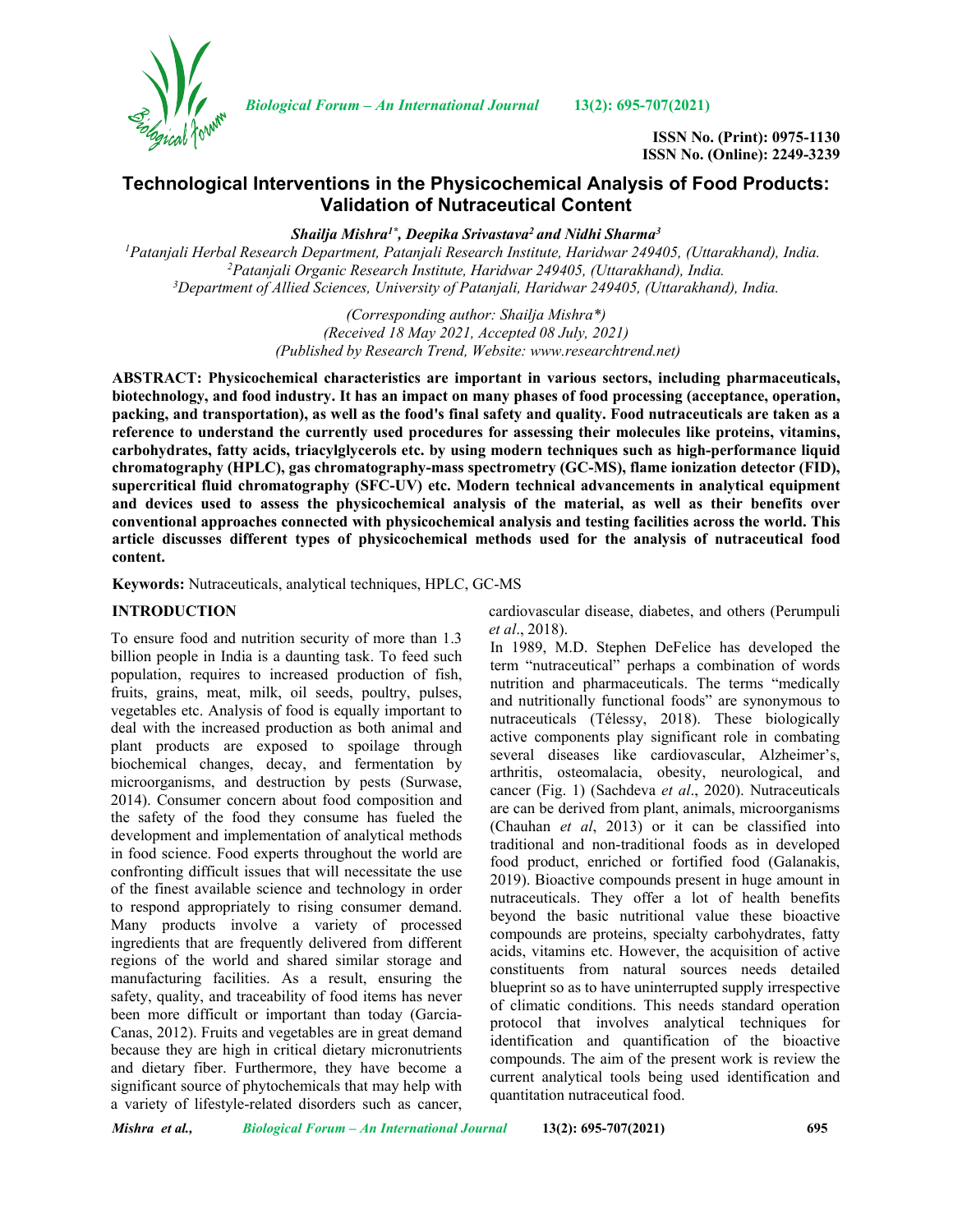

**Fig. 1.** Application of food nutraceuticals.

Fatty Acids: Fatty acids (FA) are long aliphatic chain of carboxylic acid which is either saturated (single bond) or unsaturated having one or more double bonds (Wynn, 2011). They are the building blocks or skeleton of lipids and also are the main components of fats and oils. Essential fatty acids (EFA), namely  $\alpha$ -linolenic acid (ALA), eicosapentaenoic acid (EPA), docosahexaenoic acid (DHA) and linoleic acid (LA) cannot be synthesized by human body, hence needs to be supplemented with diet (Lands, 2015) as they represent 15-30% of the dry weight of the human brain (Hallahan & Garland, 2005). Biological activity of monounsaturated fatty acids (MUFA) and polyunsaturated fatty acids (PUFA) in humans has been linked with lowering of cholesterol related oxidative stress (Karmally, 2005), prevention of colon and breast cancer (Tapiero *et al*., 2002; Giordano *et al*., 2020), prevention of coronary diseases due to its ability to reduce low-density lipoproteins cholesterol (Pérez-Martínez *et al*., 2017; Sokoła-Wysoczańska *et al*., 2018) and reported to trigger immune system in response to human inflammatory disorders (Ungaro *et al*., 2017). Also, the dietary preference and practice (such as vegetarian, vegan) enhances the risk of deficiency of EFAs (Davis & Kris-Etherton, 2003; Rosell *et al*., 2006). Nutraceuticals can play an important role in bridging the gap between requirement and preference. Estimation of FA using thin layer chromatography (TLC), Gas chromatography (GC) and High-performance liquid chromatography (HPLC) coupled with various detectors such as ultra violet (UV), flame ionization detector (FID), fluorescence detecto (FLD), mass spectrometry (MS) have been employed and reported by various research groups so far (Dołowy & Pyka, 2015). Chromatographic

techniques reported in last five years for separation, identification and quantification of long chain saturated and unsaturated fatty acids from different food samples are summarized in Table 1.

Conventionally, FA profiling would involve use of single GC column or one dimensional GC (1D-GC) with non-polar capillary columns, but due to low resolution, polar column, namely ionic liquid, polyethylene glycol and cyanopropyl substituted polysiloxanes are preferred for better separation and elution of saturated and unsaturated FA (Zeng *et al*., 2013; Mota *et al*., 2021). However, the problem associated with co-elution of unsaturated and saturated FA still comes up. In newer developments, multidimensional gas chromatography (MDGC) is gaining importance due to better separation, identification and quantification with heightened peak capacity of individual analytes, wherein two GC column of different selectivity are connected and coupled with desired detectors (Dugo *et al*., 2001). When it comes to different column selectivity in MDGC, 1D-GC columns are non-polar, whereas short (<2 m long) polar microbore capillary columns are used in two dimensional (2D) phase of the GC x GC system, hence, the problem of co-elution of isovolatile components and peak overlapping in 1D will get resolved in 2D system (Tranchida *et al*., 2013). Likewise, branched fatty acid esters of hydroxy fatty acids (FAHFAs) are new class of endogenous bioactive lipids that are linked with improvement of insulin secretion and glucose tolerance (i.e. possible treatment of diabetes type 2) in mammalian cells (Yore *et al*., 2014). Liberati-Čizmek *et al*. (2019) have analysed different food sources includes fruits and vegetables to quantify FAHFAs using UPLC-MS.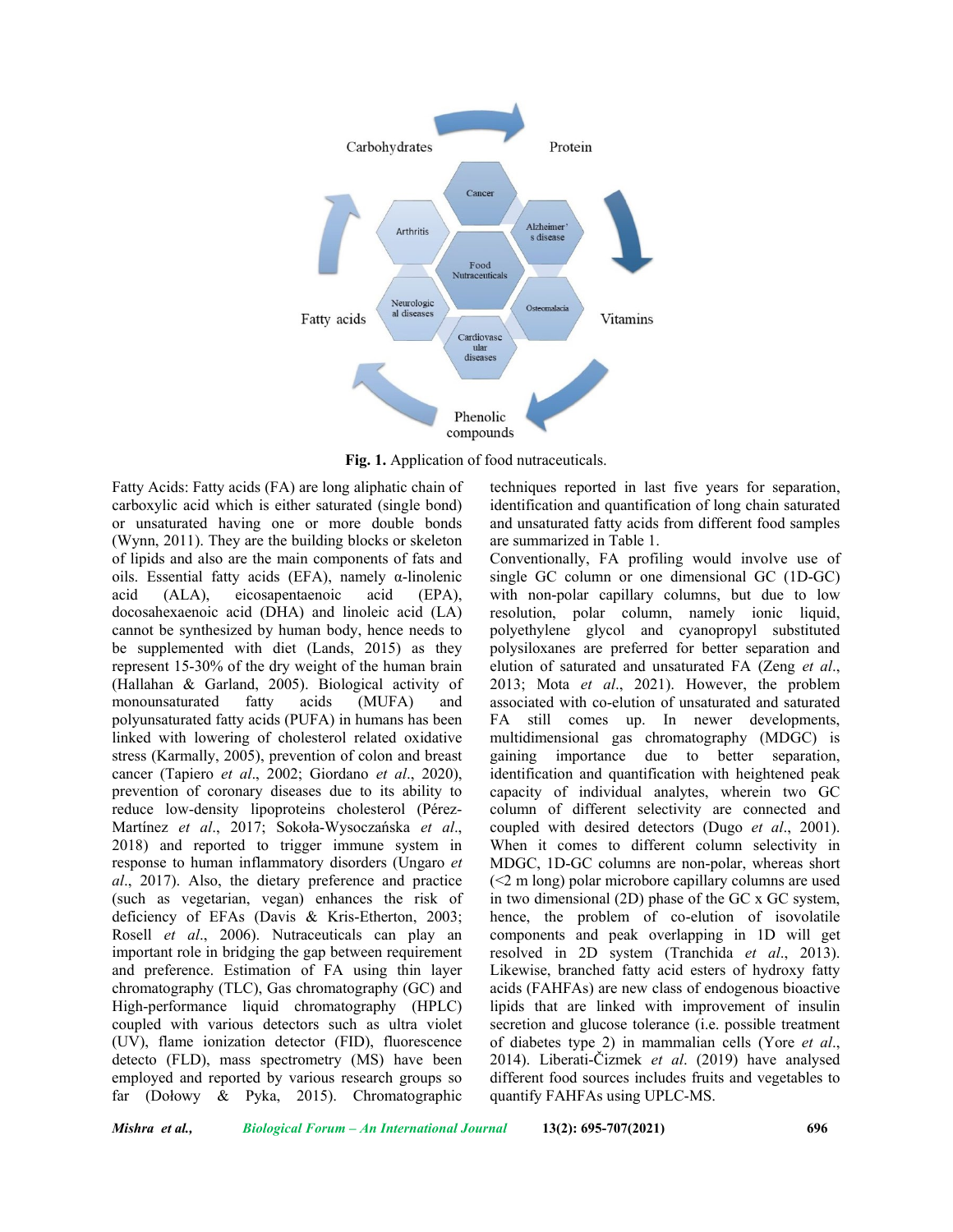| <b>System</b>                       | Objective                                                                                                                                                            | Mobile phase                                                                                                                                                           | Column                                                                                                                                                                                                        | <b>Detector</b>                                                       | <b>Remarks</b>                                                                                                                                                                                                                   | Reference                                             |
|-------------------------------------|----------------------------------------------------------------------------------------------------------------------------------------------------------------------|------------------------------------------------------------------------------------------------------------------------------------------------------------------------|---------------------------------------------------------------------------------------------------------------------------------------------------------------------------------------------------------------|-----------------------------------------------------------------------|----------------------------------------------------------------------------------------------------------------------------------------------------------------------------------------------------------------------------------|-------------------------------------------------------|
|                                     |                                                                                                                                                                      |                                                                                                                                                                        | <b>Liquid Chromatography</b>                                                                                                                                                                                  |                                                                       |                                                                                                                                                                                                                                  |                                                       |
| <b>UHPLC/HRMS</b>                   | Cannabis FA<br>profiling                                                                                                                                             | Water: methanol/isopropanol<br>$(80:20 \text{ v/v})$ both containing<br>0.05% acetic acid and 5mM<br>ammonium acetate with<br>gradient flow rate of 0.3<br>mL/min      | C18 column, 1.7<br>$\mu$ m, 100 ×2.1 mm                                                                                                                                                                       | HRMS with heated<br>ESI having negative<br>polarity operation<br>mode | Extraction recovery of FA in<br>the matrix ranged from 80-<br>109%; Low RSD suggested<br>reproducibility of the method                                                                                                           | Piovesana et al.<br>(2021)                            |
| UPLC-ESIMS/MS                       | Analysis of FA<br>profile of<br>triglycerides in<br>vegetable oils                                                                                                   | A: 95% aqueous 10<br>mM ammonium<br>acetate/5% acetonitrile<br>B: 100% acetonitrile<br>Gradient flow rate of<br>$0.5$ mL/min                                           | Bridged ethyl hybrid<br>phenyl column, 1.7<br>$\mu$ m, 100 × 2.1 mm                                                                                                                                           | ESI-MS/MS                                                             | Vegetable oil and standard<br>mixture were derivatized into<br>FAME ester prior to injection,<br>93-108% FA profile accuracy<br>and 0.32% imprecision with<br>LOQ of derivatized sample<br>0.5 pg oncolumn                       | Nagumalli,<br>Jacob, $&$<br>Gamboa da<br>Costa (2020) |
| <b>UPLC-MS/MS</b>                   | Analysis of FAHFA<br>in<br>fruits and vegetables                                                                                                                     | Methanol/ water in 93:7 v/v<br>with<br>isocratic flow rate of<br>$0.7$ mL/min                                                                                          | $C18$ column, $3.5$<br>$\mu$ m, 75 $\mu$ m × 150<br>mm                                                                                                                                                        | MS based<br>MRM assay<br>with negative ESI<br>mode                    | Extraction recovery for tested<br>concentrations of FAHFA<br>ranged from 93-<br>106% with RSD <15%                                                                                                                               | Liberati-Čizmek<br><i>et al.</i> (2019)               |
| HPLC-ESI-OToF                       | A: Methanol/water in<br>Analysis of FA and<br>85:15<br>acylglycerols in<br>B: iso-propanol<br>olive oil and milk<br>Gradient flow rate of<br>samples<br>$0.3$ mL/min |                                                                                                                                                                        | Poroshell C18<br>column $(3\times5$ mm,<br>$2.7 \mu m$ ) with C18<br>guard column<br>$(4.6 \times 12.5$ mm, 5<br>$\mu$ m)                                                                                     | MS/MS with<br>both negative and<br>positive<br>ESI mode               | Samples were derivatized with<br>2hydrazinoquinoline, LOD of<br>derivatized sample: 0.2-1.9<br>ng/g, short chromatographic<br>run: 40 min                                                                                        | La Nasa et al.,<br>(2018)                             |
| <b>UPLC/MS</b>                      | Determination of<br>unsaturated FA in<br>Olive oil                                                                                                                   | Acetonitrile/water with<br>gradient flow rate of 1.5<br>mL/min                                                                                                         | C18 column, $1.9 \mu m$ ,<br>$50 \times 2.1$ mm                                                                                                                                                               | MS with negative ESI<br>mode                                          | Recovery of FA 89% with<br>LOD: 0.09 to 0.24 µg/mL;<br>LOO: 0.29 to<br>$0.71 \mu g/mL$                                                                                                                                           | Wabaidur et al.<br>(2016)                             |
|                                     |                                                                                                                                                                      |                                                                                                                                                                        | <b>Supercritical Fluid Chromatography</b>                                                                                                                                                                     |                                                                       |                                                                                                                                                                                                                                  |                                                       |
| SFC-UV;<br>SFC-APCI-<br><b>HRMS</b> | Identification of<br>lipid derivative in<br>Kniphofia uvaria                                                                                                         | $CO2/methanol$ in 9:1 (v/v) with<br>flow rate of $1.0 - 1.5$ mL/min                                                                                                    | Six Kinetex C18<br>column $(150 \times 4.6)$<br>mm, $2.7 \mu m$ ) and one<br>Accucore C18 (150 $\times$<br>$4.6$ mm, $2.6 \mu m$ )<br>column were<br>connected in series<br>was used for better<br>separation | UV;<br><b>APCI-HRMS</b>                                               | 53 compounds were identified<br>and most of them were TAGs<br>and diacylglycerols and FA<br>This method requires 10%<br>methanol, thereby reducing the<br>consumption of toxic organic<br>solvents in chromatographic<br>studies | Duval et al.<br>(2016)                                |
| <b>SFC-ESI-MS</b>                   | Determination of<br>FFAs in edible oils                                                                                                                              | Organic modifiers (methanol,<br>acetonitrile with formic acid)<br>was used alongside $CO2$ for<br>better peak separation with<br>constant flow rate of<br>$1.6$ mL/min | HSS C18 SB column<br>$(3.0 \times 100 \text{ mm i.d.})$<br>$1.8 \mu m$ )                                                                                                                                      | MS with negative ESI<br>mode                                          | Satisfactory statistical indices:<br>$R^2 > 0.994$ , RSD<br><13.5% (intraday) and<br>$\leq$ 15% (interday)                                                                                                                       | Ou, Du, $&$<br>Zhang (2015)                           |
|                                     |                                                                                                                                                                      |                                                                                                                                                                        | One dimension Gas Chromatography (1DGC)                                                                                                                                                                       |                                                                       |                                                                                                                                                                                                                                  |                                                       |
| $GC-FID$                            | FA profiling of Naga<br>King                                                                                                                                         | Nitrogen                                                                                                                                                               | BPX70 capillary<br>column (30 m $\times$ 0.32                                                                                                                                                                 | ${\rm FID}$                                                           | Sample derivatization:<br><b>FAME</b>                                                                                                                                                                                            | Ananthan et al.,<br>(2018)                            |

|  |  | Table 1: Analytical techniques used to quantitate fatty acids. |  |
|--|--|----------------------------------------------------------------|--|
|  |  |                                                                |  |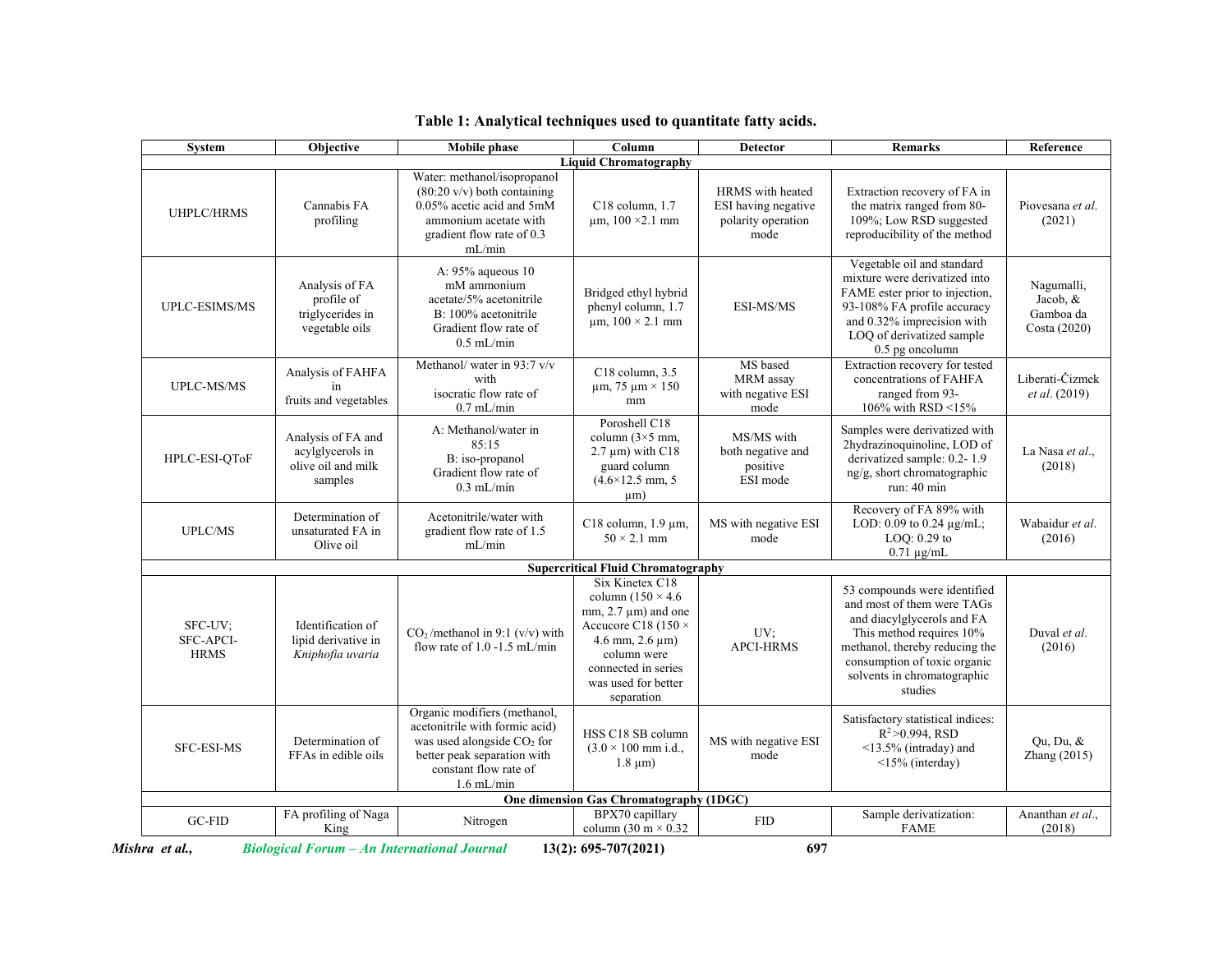|                       | chilli                                       |          | $mm$ i.d.)                                                                                                                                                                                                                                                             |            |                                                                                                                                                                                                                                   |                                        |
|-----------------------|----------------------------------------------|----------|------------------------------------------------------------------------------------------------------------------------------------------------------------------------------------------------------------------------------------------------------------------------|------------|-----------------------------------------------------------------------------------------------------------------------------------------------------------------------------------------------------------------------------------|----------------------------------------|
| GC-FID                | Determination of FA<br>in bovine colostrum   | Helium   | <b>DB-FFAP Polar</b><br>column (30 m $\times$ 0.53<br>$mm$ i.d., 0.5 $µm$ film<br>thickness)                                                                                                                                                                           | <b>FID</b> | Sample derivatization: FAME<br>using acidic catalyst boron<br>trifluoride LOD: $0.11-0.68$<br>ppm; LOQ: 0.37-2.27 ppm                                                                                                             | Yurchenko et al.,<br>(2016)            |
|                       |                                              |          | Two dimensional Gas Chromatography (2DGC)                                                                                                                                                                                                                              |            |                                                                                                                                                                                                                                   |                                        |
| $G C \times G C$ - MS | FA profiling of<br>Palm oil using<br>$2D$ GC | Helium   | 1D: Polar Stabilwax®<br>PEG column (30 m $\times$<br>$0.25$ mm i.d., $0.25$<br>um film thickness);<br>2D: Non-polar Rxi®<br>5Sil<br>$MS$ column $(0.79$ m<br>$\times$ 0.25 mm i.d., 0.25<br>um film thickness)                                                         | ToF-MS     | Palm oil resulted in twice<br>FAME when separated<br>using 2D GC unlike 1D<br><b>GC-MS/FID</b>                                                                                                                                    | Kamatou &<br>Viljoen (2017)            |
| $GC \times GC$ -FID   | FA profiling of fats<br>and oil              | Hydrogen | Combination of<br>various ionic<br>liquid columns 1D:<br>$(30 \text{ m} \times 0.25 \text{ mm})$<br>i.d.,<br>$0.20 \mu m$ film<br>thickness);<br>2D: $(0.825 \text{ m} \times 0.1)$<br>mm i.d., 0.08 µm<br>film thickness)                                             |            | Inert II, columns were<br>combined with conventional IL<br>columns (varying polarity) in<br>2D GC setup with a solid state<br>temperature modulator resulted<br>in rapid profiling of FAME<br>with encouraging<br>reproducibility | Pojjanapornpun<br><i>et al.</i> (2018) |
| $G C \times G C$ - MS | FA profiling of<br>vegetable oils            | Helium   | 1D: a polar 100%<br>dimethyl<br>polysiloxane (50 m $\times$<br>$0.2$ mm i.d., $0.5$ um<br>film<br>thickness);<br>2D: moderately polar<br>$50\%$ phenyl-<br>polysilphenylene<br>siloxane (1.45 m $\times$<br>$0.25$ mm i.d., $0.15$<br>um film thickness)<br><b>FID</b> | ToF-MS     | Magnetic dispersive extraction<br>was used to extract FFAs from<br>the selected vegetable oils<br>Recovery of FFA: 81107%;<br>LOD: 5.6 to 25.8 ng/g                                                                               | Zhu et al. (2019)                      |

APCI: atmospheric pressure chemical ionization; ESI: electrospray ionization; FA: fatty acid; FAHFA: fatty acid esters of hydroxy fatty acids; FAME: fatty acid methyl ester; FFA: free fatty acid; FID: flame-ionization dete GC: gas chromatography; HPLC: high performance liquid chromatography; HRMS: high resolution mass spectrometry; LOD: limit of detection; LOQ: limit of quantification; MRM: multiple reaction monitoring; MS: mass spectrometry; QToF: quadrupole time of flight; RSD: relative standard deviation; SFC: supercritical fluid chromatography; TAGs: triacylglycerols; ToF: time of flight; UHPLC: ultra-high performance liquid chromatography; UPLC: ultra-performance liquid chromatography; UV: ultra violet.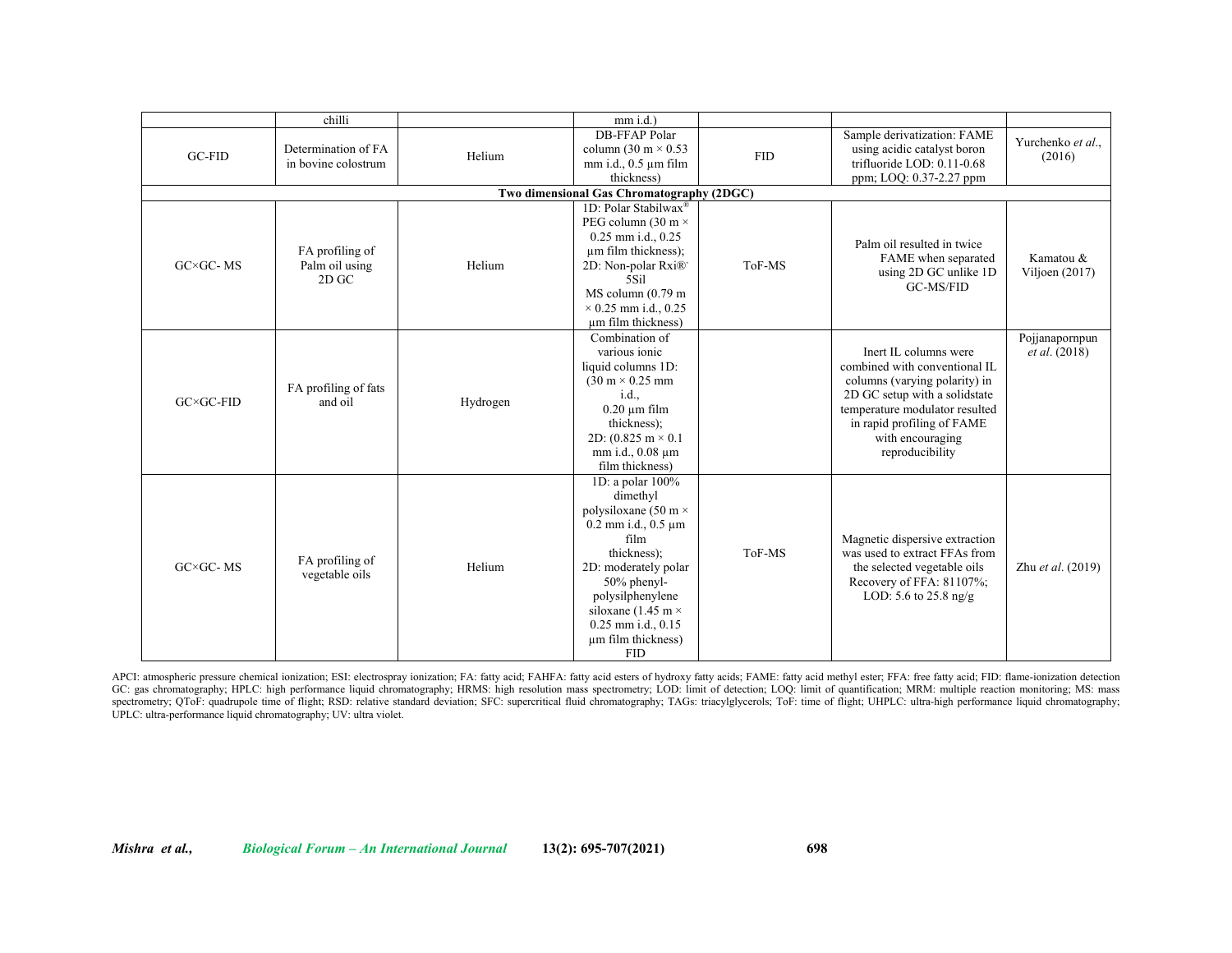**Triacylglycerols:** Edible oils are complex mixture of triacylglycerols (TAGs), mono- and di-acylglycerols, free fatty acids, phospholipids, tocopherols, tocotrienols, sterols, resins, pigments and other minor volatile compounds, and among these TAGs represent 95-98% of total vegetable oil composition (Indelicato *et al*., 2017). The minor volatile components that are supposedly responsible for stability, aroma, and bioactivity of the oil are comprised of 2-5% of total vegetable oil composition (Karuna & Prasad, 2015). These minor components are also used as target compound to ascertain adulteration and erosion (Alberdi-Cedeño *et al*., 2019).

The physico-chemical properties such as molar mass or total carbon number, degree of saturation, position and shape of double bonds in individual FA chains, and biological properties of vegetable oil depend on the composition of FAs and its position in the glycerol backbone (Himawan *et al*., 2006; Sato & Ueno, 2011). Identification of TAGs is comparatively complex as opposed to FA profiling because more than one TAGs exhibit similar physico-chemical properties that results in several isomers (Ruiz-Samblás *et al*., 2012). Mainly two techniques commonly used for identification of TAGs in vegetable oils are high temperature GC (HTGC) and HPLC (Ruiz-Samblás *et al*., 2012; Syed Idrus *et al*., 2017; Jialin Du *et al*., 2020). Identification of TAGs *Schisandrae chinesis fructus* oil by using LC-MS, FTICR-MS with APCI source. However, separation and identification of TAGs in Olive oil has been detect by Heart-cut MDGC-MS (Waktola *et al*., 2020).

| Table 2: Analytical techniques used to quantitate triacylglycerides (TAGs). |  |  |
|-----------------------------------------------------------------------------|--|--|
|                                                                             |  |  |

| <b>System</b>                   | Objective                                                                  | <b>Mobile</b> phase                                                                                                                               | Column                                                                                                                                                                                       | <b>Detector</b>                                              | <b>Remarks</b>                                                                                                                                                                                                                                | Reference                   |
|---------------------------------|----------------------------------------------------------------------------|---------------------------------------------------------------------------------------------------------------------------------------------------|----------------------------------------------------------------------------------------------------------------------------------------------------------------------------------------------|--------------------------------------------------------------|-----------------------------------------------------------------------------------------------------------------------------------------------------------------------------------------------------------------------------------------------|-----------------------------|
| Heart-cut<br>MDGC-<br><b>MS</b> | Separation and<br>identification of<br>TAGs in Olive<br>oil                | Helium                                                                                                                                            | 1D: non-polar SLB-<br>$5ms(15 m \times 0.25 mm)$<br>i.d., $0.25 \mu m$ film<br>thickness) 2D: mid-<br>polar Rtx-65 (9 m $\times$<br>$0.25$ mm, $0.1 \mu m$ film<br>thickness)                | MS full scan<br>mode with<br><b>ESI</b>                      | TAGs was resolved<br>based on distinct mass<br>fragmentations and<br>compared with mass<br>spectra of the standard<br>TGAs; Retention time<br>shift: $\leq 0.02\%$ Area<br>response: <8% RSD                                                  | Waktola et<br>al., (2020)   |
| HTGC-<br><b>FID</b>             | <b>Estimation</b> of<br>TAGs in<br>rapeseed and<br>olive oil               | Hydrogen                                                                                                                                          | RTX-65TG (30 m $\times$<br>$0.25$ mm i.d., $0.1$ µm<br>film thickness)                                                                                                                       | <b>FID</b>                                                   | Oven temperature was<br>raised up to 360 °C                                                                                                                                                                                                   | Qian et al.,<br>(2020)      |
| <b>LCMS/FTICR-</b><br><b>MS</b> | Identification of<br><b>TAGs</b><br>Schisandrae<br>chinesis fructus<br>oil | Acetonitrile:<br>isopropanol (50:50<br>$v/v$ ) with $5mM$<br>ammonium formate<br>and $1\%$ (v/v) formic<br>acid with flow rate of<br>$1.5$ mL/min | XB-C18 column (2.1)<br>$\times$ 150 mm i.d., 1.8<br>$\mu$ m)                                                                                                                                 | LC-MS.<br><b>FTICR-MS</b><br>with<br><b>APCI</b> source      | The FA profiling was<br>done using GC-MS and<br>based on the obtained<br>profile, LC-MS followed<br>by FTICR-MS was used<br>to identify seven<br>different TAGs in the oil                                                                    | Jialin Du et<br>al., (2020) |
| LCAPCI-<br><b>MS</b>            | Separation of<br>TAGs in edible<br>oils                                    | Toluene-<br>isopropanaol-formic<br>acid                                                                                                           | Porous graphite<br>carbon column (150<br>$mm \times 2.1 mm, 5.1$<br>$\mu$ m)                                                                                                                 | <b>APCI-MS</b><br>with<br>positiveion<br>acquisition<br>mode | For TGA standards LOD:<br>0.13 to 1.38 $\mu$ g/mL and<br>LOO: 0.43 to 4.36<br>µg/mL Repeatability<br>$(RSD)$ :<br>Retention time: 0.071%<br>(intra-day); $0.091\%$<br>(interday); Peak area:<br>1.3% (intra-day); 2.8%<br>(interday)          | Can et al.,<br>(2018)       |
| HPLC-<br>MS/MS                  | Determination of<br>TGAs in fat and<br>oils                                | Acetonitrile with<br>0.1% formic acid -<br>isopropanol with 10<br>mM ammonium<br>formate, varying flow<br>rates (0.3 -0.6<br>mL/min) were tested  | C18 core-shell column<br>$(2.1 \times 100 \text{ mm}^2 \text{ with}$<br>avg. diameter of 2.6<br>um and 1.6 um inner<br>core of solid silica<br>circumvented by 0.5<br>um porous silica shell | <b>APCI</b><br>MS/MS                                         | TAGs were distinguished<br>using positive-ion<br>APCIMS by assigning<br>protonated molecules<br>$[M+H]$ <sup>+</sup> for molar mass<br>and [M+H-RiCOOH] <sup>+</sup><br>for individual FAs 0.4<br>mL/min was found out to<br>be the efficient | Sved Idrus et<br>al. (2017) |

APCI: atmospheric pressure chemical ionization; FID: flame-ionization detection; FTICR-MS: Fourier-transform ion cyclotron resonance mass spectrometry; GC: gas chromatography; HPLC: high performance liquid chromatography; LC: Liquid chromatography; LOD: limit of detection; MDGC: multidimensional gas chromatography; MS: mass spectrometry; RSD: relative standard deviation; TAGs: triacylglycerols.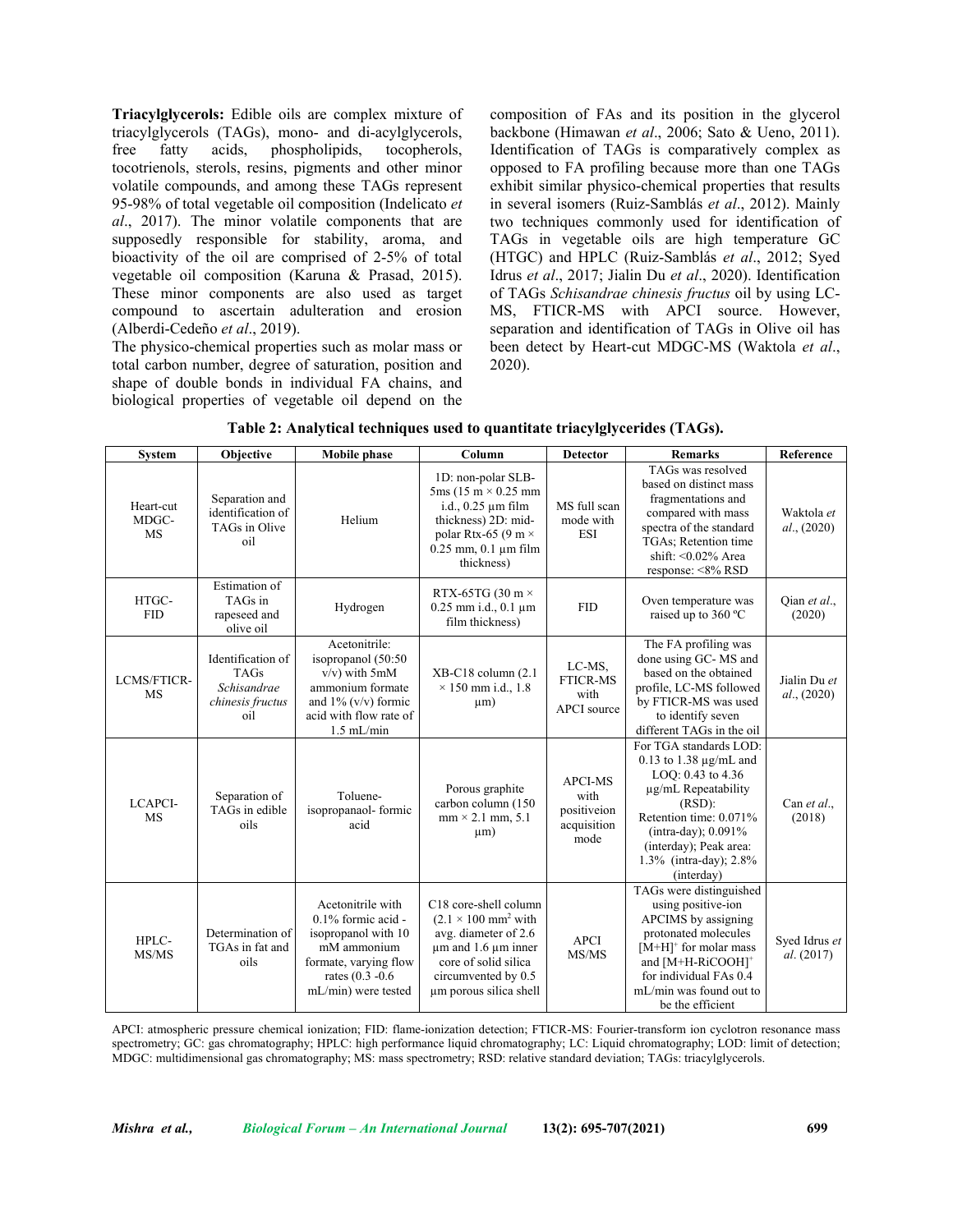**Vitamins:** Vitamins are micronutrients, an essential part of balanced diet in human nutrition, and classified based on their solubility i.e. water soluble (B-complex and C) and fat soluble (A, D, E and K) (Eggersdorfer *et al*., 2012). Human body can endogenously synthesize these essential organic compounds either completely or partially, and hence needs to be supplemented with diet as a whole or as precursor so as to stimulate its *in vivo* synthesis (Baj & Sieniawska, 2017). The health benefits of vitamins are known to humankind since antiquity, but its indispensable function in human health has garnered attention in recent past. Disease due to vitamin deficiency has led to consumption of vitamin as supplements, and at the same time toxicity upon overdose of the same has raised serious concern over its wise application and management (Kaur *et al*., 2015).

The basis of this study was to quantify the vitamers in different food samples so as to decipher its nutritional value because human body cannot synthesize Vit B6, but it can transform from one vitamers to other, and also these vitamers are widely utilized in various metabolic pathways inside the body. Similar studies were conducted by Tarvainen *et al*., (2019) to quantitate Vit K in fermented foods using Vit K vitamers, namely phylloquinone and menaquinone as internal standards using UHPLC-APCI-MS/MS. These analytical techniques for screening, quantification and confirmation of the target compounds in the extracted samples. Liquid chromatographic techniques coupled with MS detectors has become most preferred tool for analysis of vitamins in recent past. Moreover, vitamin D3 has been detected in milk by HPLC-UV (two dimensional) detector at 265 nm (Sereshti, Toloutehrani, & Nodeh, 2020) while, determination of vitamin  $D_3$  in milk sample detected by HPLC-PDA which is a three dimensional detector at 265 nm (Sazali *et al*, 2019). Likewise, studies involving analysis of vitamins in different food matrices are summarized in Table 3.

| <b>System</b>              | Objective                                                              | Pre-treatment                                                                                                                                                                              | Mobile<br>phase                                                                                    | Column                                                                                              | <b>Detector</b>                                                                                                      | <b>Remarks</b>                                                                                          | Reference                                 |
|----------------------------|------------------------------------------------------------------------|--------------------------------------------------------------------------------------------------------------------------------------------------------------------------------------------|----------------------------------------------------------------------------------------------------|-----------------------------------------------------------------------------------------------------|----------------------------------------------------------------------------------------------------------------------|---------------------------------------------------------------------------------------------------------|-------------------------------------------|
| <b>LCAPCIMS/MS</b>         | Analysis of Vit<br>$K_1$ in fruits and<br>vegetables                   | Accelerated<br>solvent extraction<br>followed by solid<br>phase extraction                                                                                                                 | Water,<br>methanol and<br>$0.1\%$ formic<br>acid with<br>gradient flow<br>rate of 0.3<br>mL/min    | Pentafluorophenyl<br>core shell sillica<br>column (100<br>$\times$ 2.1 mm, 2.6 µm<br>particle size) | <b>APCI-MS/MS</b>                                                                                                    | LOO: 0.05<br>$\mu$ g/100g;<br>Recovery: 90<br>to 120%                                                   | Jäpelt &<br>Jakobsen<br>(2016)            |
| UHPLC-<br><b>APCIMS/MS</b> | Ouantification<br>of Vit K in<br>fermented food                        | <b>Ultrasound</b><br>assisted solvent<br>extraction<br>followed by solid<br>phase extraction;<br>Vit K vitamers                                                                            | Water,<br>methanol.<br>formic acid<br>and ethanol<br>with gradient<br>flow rate of<br>$0.3$ mL/min | Solid core C18<br>column $(100 \times 2.1)$<br>mm, 1.7 µm particle<br>size)                         | <b>APCI</b> was<br>used in<br>positive ion<br>mode<br>MS/MS<br>measurements<br>were executed<br>in timed<br>MRM mode | LOD: 1.0 to<br>33.7 pg;<br>LOO: $3.2$ to<br>112.2 pg;<br>Recovery: 85.9<br>$f_{\Omega}$<br>109.8%       | Tarvainen.<br>Fabritius, &<br>Yang (2019) |
| <b>HPLCUV</b>              | Ouantification<br>of Vit $D_2$ in<br>milk and<br>yogurt samples        | <b>DLLME</b>                                                                                                                                                                               | Acetonitrile<br>and methanol<br>with isocratic<br>flow rate of<br>$1.2$ mL/min                     | C8 column $(250 \times 4.6)$<br>mm, 5 µm particle<br>size)                                          | <b>IJV</b> detector<br>at $265 \text{ nm}$                                                                           | LOD: 0.9<br>ng/mL;<br>LLOO: 2<br>ng/mL;<br>Recovery: 86.6<br>to<br>113.3% and<br>$RSD: 1.2$ to<br>11.3% | Ghalebi et<br>al., (2019)                 |
| <b>HPLCPDA</b>             | Determination<br>of Vit $D_3$ in<br>milk sample                        | Salting-out<br>assisted LLE                                                                                                                                                                | Methanol<br>and water<br>with isocratic<br>flow rate of<br>0.8<br>mL/min                           | Hypersil ODS C18<br>column (250<br>$\times$ 4.6 mm, 5<br>um particle<br>size)                       | PDA detector<br>at $265 \text{ nm}$                                                                                  | $LOD:15$ ng/g;<br>LOQ: $25$ ng/g;<br>Recovery: 94.4<br>to<br>113.5%                                     | Sazali et al.<br>(2019)                   |
| LC-ESIMS/MS                | <b>Ouantitation</b> of<br>$B6$ vitamers in<br>fruits and<br>vegetables | Mild acid<br>treatment,<br>precipitation,<br>centrifugation,<br>solvent reduction<br>under reduced<br>pressure,<br>reconstitution.<br>membrane<br>filtration (0.22<br>mm<br>polyvinylidene | Water.<br>methanol and<br>$0.1\%$ formic<br>acid with<br>gradient flow<br>rate of $0.3$<br>mL/min  | Pentafluorophenyl<br>propyl column (100 $\times$<br>$2.1$ mm, $2.7 \mu m$<br>particle size)         | MS with<br>positive<br>ESI mode<br>MS/MS<br>measurements<br>were executed<br>in timed<br>MRM mode                    | LOD: 0.0028<br>to 0.02 mg/Kg;<br>LOQ: 0.0085<br>to 0.059<br>$mg/Kg$ ;<br>Recovery: 92<br>to $111\%$     | Bachmann<br>et al.<br>(2020)              |

**Table 3: Analytical techniques used to quantitate Vitamins.**

*Mishra et al., Biological Forum – An International Journal* **13(2): 695-707(2021) 700**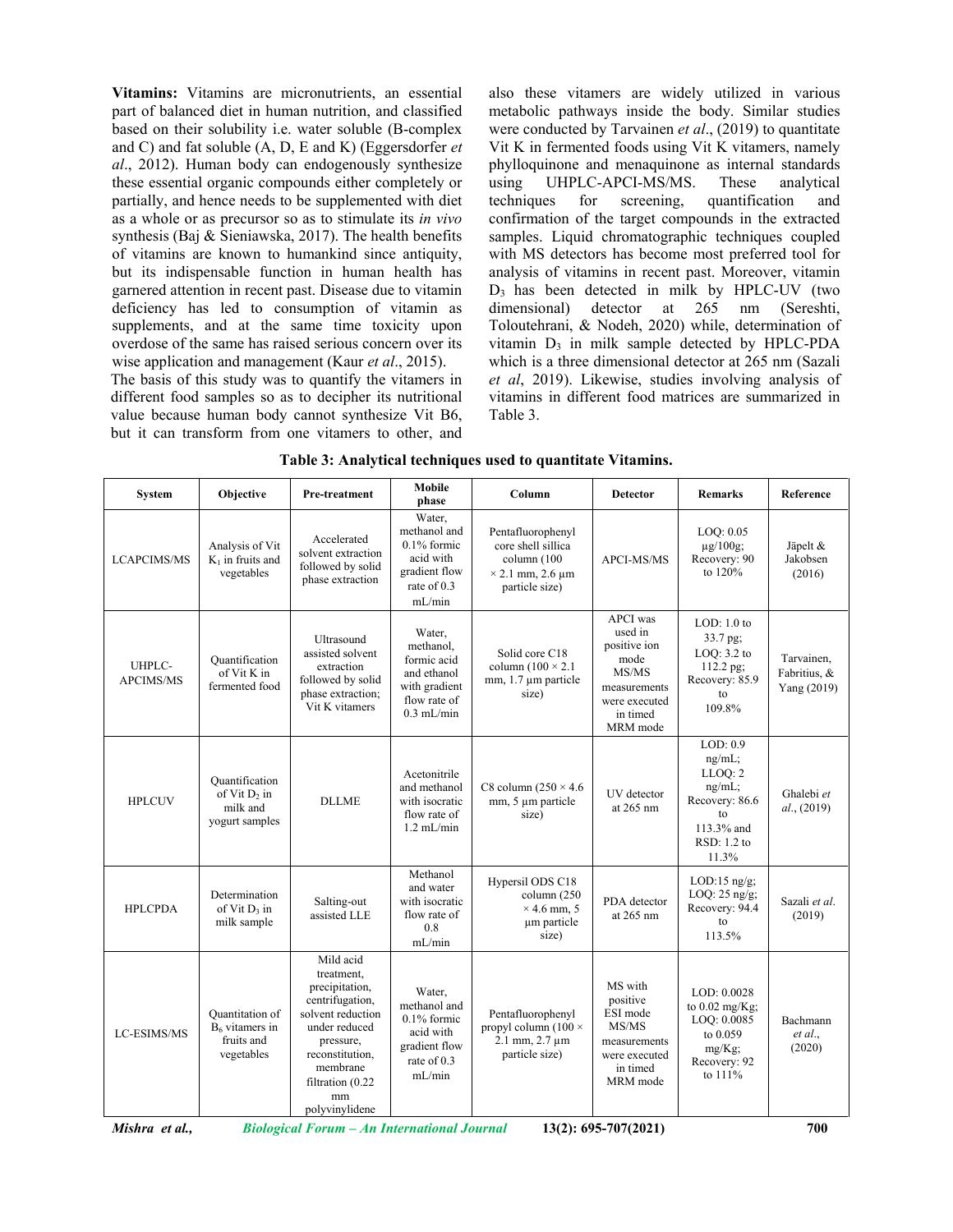|                          |                                                                                                                                                                      | fluoride); Vit B6<br>vitamers were<br>used as IS                                                                           |                                                                                                                                   |                                                                                                                                                                                                                                                                                                              |                                                                                                                        |                                                                                                                          |                              |
|--------------------------|----------------------------------------------------------------------------------------------------------------------------------------------------------------------|----------------------------------------------------------------------------------------------------------------------------|-----------------------------------------------------------------------------------------------------------------------------------|--------------------------------------------------------------------------------------------------------------------------------------------------------------------------------------------------------------------------------------------------------------------------------------------------------------|------------------------------------------------------------------------------------------------------------------------|--------------------------------------------------------------------------------------------------------------------------|------------------------------|
| <b>HPLCUV</b>            | Quantitation of<br>Vit $D_3$ in<br>bovine milk                                                                                                                       | Dispersive<br>microsolid phase<br>extraction using<br>magnetic 3D<br>graphene aerogel                                      | Acetonitrile<br>and methanol<br>with isocratic<br>flow rate of<br>$1.0$ mL/min                                                    | C18 column (250 $\times$<br>4.6 mm, 5 µm particle<br>size)                                                                                                                                                                                                                                                   | UV detector<br>at 264 nm                                                                                               | LOD: 3.01<br>$\mu$ g/L; intraday<br>and<br>inter-day<br>RSD: 5.28%<br>and 8.17%                                          | Sereshti et<br>al., (2020)   |
| UPLC-<br>MS/MS           | <b>Ouantitation</b> of<br>multi-class<br>nutirents in<br>food matrices                                                                                               | Solid phase<br>extraction<br>(significant)<br>factors affecting<br>the extraction<br>were optimized<br>using<br>DOE tools) | Water,<br>methanol, 20<br>mM<br>ammonium<br>formate.<br>$0.1\%$ formic<br>acid with<br>gradient flow<br>at $0.30.4$<br>mL/min     | BEH C18 column<br>$(100 \times 2.1$ mm, 1.7<br>µm particle size)                                                                                                                                                                                                                                             | MS with both<br>positive and<br>negative<br>ESI mode<br>MS/MS<br>measurements<br>were executed<br>in timed<br>MRM mode | Linearity<br>range: 251000<br>$ng/g$ ;<br>LOD: 1.29-<br>$29.17$ ng/g;<br>Recovery:<br>$72.53 -$<br>10.4.24%              | Arvapally et<br>al., (2021)  |
| HPLC-<br><b>ICPMS/MS</b> | Ouantification<br>of $B_{12}$ in<br>human milk                                                                                                                       | Immuno-affinity<br>column<br>purification                                                                                  | Water,<br>methanol, 5<br>mM EDTA<br>disodium salt<br>hydrate, 10<br>ppb<br>Germanium<br>with isocratic<br>flow at $0.3$<br>mL/min | Silica based RP C18<br>column $(15 \times 2.1)$<br>$mm, 3 \mu m)$                                                                                                                                                                                                                                            | <b>ICP-MS</b>                                                                                                          | Variability:<br>$10-17%$ ,<br>Recovery:<br>80-120%                                                                       | Dubascoux et<br>al., (2021)  |
|                          |                                                                                                                                                                      |                                                                                                                            |                                                                                                                                   | Gas chromatography                                                                                                                                                                                                                                                                                           |                                                                                                                        |                                                                                                                          |                              |
| GC-MS                    | Quantitation of<br>four isomers $(\alpha$ -<br>, $\beta$ -, $\gamma$ - and $\delta$ -)<br>of tocopherol<br>and<br>tocotrienols<br>tocopherols<br>and<br>tocotrienols | Ultrasonic<br>assisted solvent<br>extraction                                                                               | Helium                                                                                                                            | DB-5MS apolar<br>sillica capillary<br>column (5% phenyl-<br>95%<br>dimethylpolysiloxane,<br>$30 \text{ m} \times 0.25 \text{ mm}$ i.d.,<br>$0.25 \mu m$ film<br>thickness)                                                                                                                                   | MS operated<br>in electronic<br>mode and<br>analysis was<br>performed in<br>SIM mode                                   | LOD: $0.3 - 2.5$<br>$ng/L$ ;<br>$LOQ: 1.0 - 8.3$<br>$ng/L$ ,<br>Recovery: 83.7<br>$-117.2\%$ ;<br>RSD: 1.9 -<br>7.5%     | Zhang et al.<br>(2016)       |
| GCQTOF-<br>MS            | Quantitation of<br>phytosterol and<br>tocopherol in<br>mango                                                                                                         | Hot<br>saponification<br>to isolate<br>unsaponifiable<br>fraction                                                          | Helium                                                                                                                            | HP-5MS apolar<br>column (5% phenyl-<br>95%<br>methylpolysiloxane,<br>$30 \text{ m} \times 0.25 \text{ mm}$ i.d.,<br>$0.25 \mu m$ film<br>thickness) RTX-200<br>MS mid-polar column<br>(crossbond<br>trifluoropropylmethyl<br>polysiloxane, $30 \text{ m} \times$<br>0.25 mm i.d., 0.25<br>um film thickness) | QTOF-MS                                                                                                                | LOD:<br>0.5781.304<br>$\mu$ g/mL; LOQ:<br>1.925-4.342<br>$\mu$ g/mL;<br>Recovery: 96.1<br>$-100.4\%$                     | López-Cobo<br>et al., (2017) |
| GC-FID                   | Quantitation of<br>phytosterols<br>and tocopherol<br>in vegetable<br>oils                                                                                            | Solid phase<br>extraction                                                                                                  | Helium                                                                                                                            | DB-5MS column (30<br>$m \times 0.25$ mm i.d.,<br>$0.25 \mu m$ film<br>thickness)                                                                                                                                                                                                                             | <b>FID</b>                                                                                                             | LOD: 0.03 -<br>$0.05$ mg/100 g,<br>LLOQ:<br>$0.15 - 0.1$<br>$mg/100$ g;<br>Recovery: 83.4<br>to<br>97.7%; RSD:<br><10.1% | Xu et al,<br>(2020)          |

APCI: atmospheric pressure chemical ionization; FID: flame-ionization detection; DLLME: Dispersive liquid–liquid microextraction; GC: gas chromatography; HPLC: high performance liquid chromatography; ICPMS: Inductively Coupled Plasma Mass Spectrometer; LC: Liquid chromatography; LLOQ: lower limit of quantification; LOD: limit of detection; LOQ: limit of quantification; MDGC: multidimensional gas chromatography; MS: mass spectrometry; QToF: quadrupole time of flight; RSD: relative standard deviation; UHPLC: ultra-high performance liquid chromatography; UPLC: ultra-performance liquid chromatography; UV: ultra violet.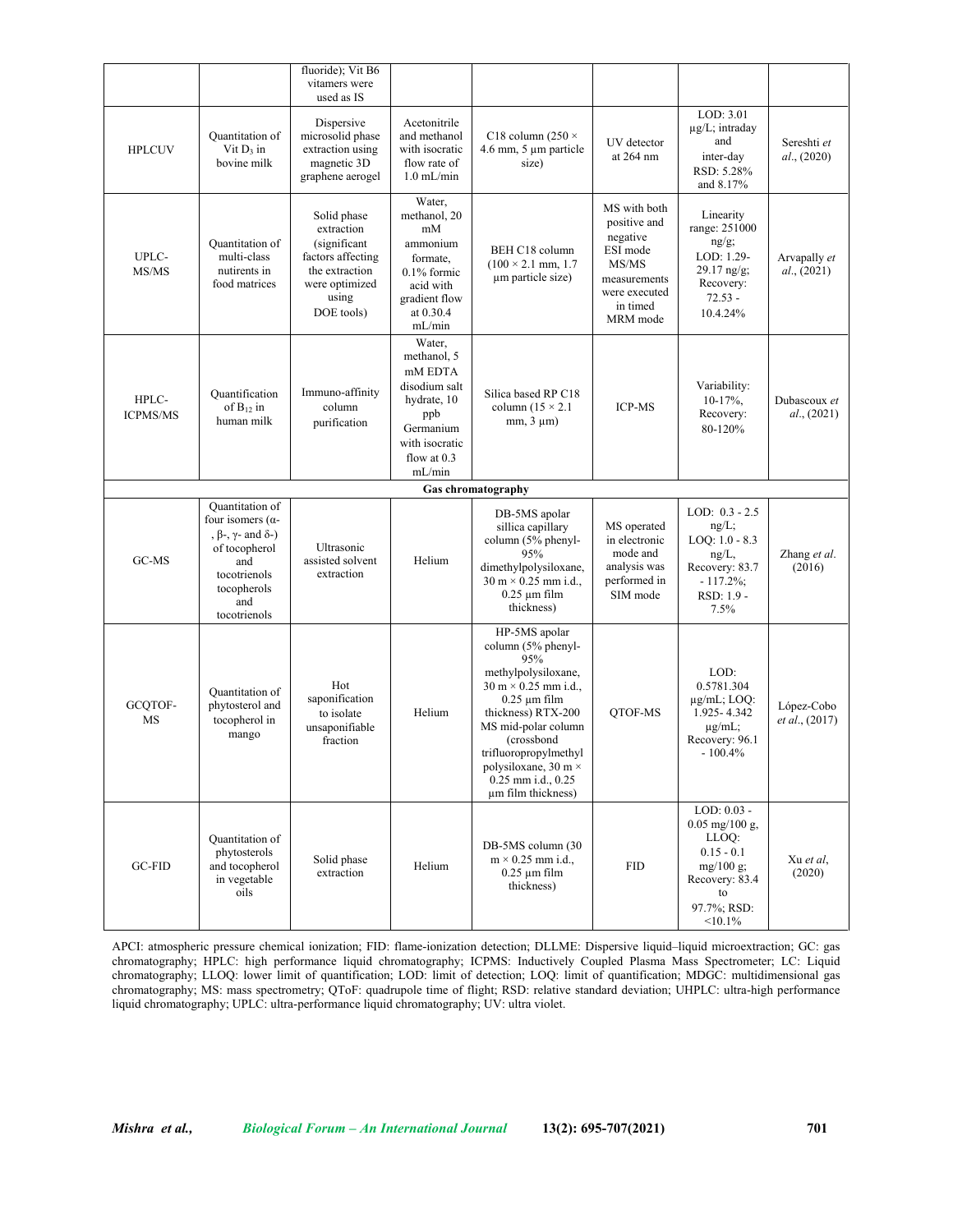**Carbohydrates:** Carbohydrates are one of the important nutrients which play a crucial role in human body. Maximum amount of calorie should be consumed from carbohydrate sources to maintain balanced diet. It has several health benefits in terms of chronic diseases like cancer, obesity, cardiovascular disease, diabetes, and GI disorders. Starchy products are known for its dynamic source of energy and contribute a significant role by maintaining digestive health of stomach (Lattimer & Haub, 2010). Non-starchy carbohydrates such as inulin, fructose, and other oligosaccharides improve the release of health stimulating bacteria like *Bifidobacterium* spp., which can overwhelm the activity of harmful microorganisms in the gut and also act as immunomodulators. The utilization of starch and nonstarch products has been reported as functional food ingredients which can assist in combating various diseases (Sachdeva *et al*., 2020). It was reported that sulfated galactans can be used as anticoagulant in functional and nutraceutical foods. Microalgal biomass has been continuously fed to animal for their nutritional requirement (Ruocco *et al*., 2016). Marine waste as a potential source of polysaccharides thus, can be used for the extraction of carbohydrate molecules for the formulation of nutraceutical food. According to Vo *et al*., (2015) marine polysaccharides like alginate, porphyran, chitin, and their derivatives have been reported as possible substances which help in preventing numerous allergic reactions by enhancing the immune system, Th1 cells, inhibiting IgE production, and suppressing the activity of foreign agents. Therefore, incorporation of carbohydrates as a source of nutraceuticals can help in various physiological functions and also reduces the chance of metabolic diseases.

Carbohydrates present in nutraceutical food can determined by using various methods such HPLC, Gas chromatography, Nuclear magnetic resonance spectroscopy, GC coupled with mass spectroscopy and high-performance anion exchange chromatography coupled with pulsed amperometric detection (HPAEC-PED) (Malavaki *et al*., 2008). HPAEC-PED is an old yet important analytical method used for the detection of carbohydrate and further the separation can be facilitated to categorise the components on the basis of their shape, size, and molecular weight. This method has ability to separate carbohydrates into different class such as alditols, monosaccharide, oligosaccharides, and polysaccharides. Anion-exchange chromatography is suggested for the separation of highly acidic or weak acidic components at high pH which can partially transfer hydroxyl group into anionic membrane for the separation of analytes (Corradini *et al*., 2013). The sensitivity of pulsed electrochemical detectors is associated with gold electrodes which work efficiently under highly alkaline conditions ( $pH > 12$ ) for the detection of monosaccharide and oligosaccharides.

**Proteins:** Biological macro- and micro-molecules are responsible for bioactivity of any food substances, and the list includes proteins, peptides and amino acids as well. Bovine milk is a common example of bioactive proteins, peptides, immunoglobulin, oligosaccharides and lipids that provides several health benefits (Minj  $\&$ Anand, 2020). Similarly, protein extracted from seaweeds *Undaria pinnatifida* exerting biological functions like antioxidant and anti-hypertension are suitable candidate for healthy non-animal source of protein (Nadeeshani *et al*., 2021). Proteins generally gets denatured under proteolytic conditions and generates short 2-20 amino acids peptides, that have biological activity due to its affinity, efficiency and precision towards tissues (Möller *et al*., 2008). The extraction, isolation and characterization of protein from plants source is quite tedious due to interference of secondary metabolites (Patil *et al*., 2020). Hence, advance analytical methods are being used for extraction and characterization of proteins, peptides and amino acids. Currently various methods have been used for the determination of proteins, amino acid and peptides which includes HPLC-ICPMS, GC-MS and High performance Anion Exchange Chromatography coupled with Pulsed Electrochemical Detection (HAEC-PED) (Maestri *et al*, 2019; Tie *et al*, 2018; Arias-Borrego *et al.*, 2020). However, there are not much significant advancement happened in last five years with analytical tools for such purpose.

**Some other biological molecules:** Sphingolipids belong to complex family of phospholipids where a fatty acid is covalently attached to amino group of the long chain sphingosine containing a variable-polar head group (Sang & Zhu, 2014). One of the prominent sphingolipids of interest in food is gangliosides, which is basically a sialoglycolsphingolipid i.e. sphingolipids with one or more moieties of sialic acid (Fahy *et al*., 2005). Indian indigenous bovine colostrum and mature milk (120-140 days) reportedly are rich in sialic acid (Sharma *et al*., 2019), and its determination using spectrophotometry, HPLC and HPLC-MS has been critically reviewed by Lacomba *et al*. (2010). Yao *et al*. (2016) has quantified sialic acid in red meat using UPLC-FLD-MS with neuraminic acid as internal standard. The developed robust method used C18 reversed phase column and combination of water, acetonitrile and methanol as mobile phase having flow rate of 1 mL/min. The excitation and emission wavelength of fluroscene detector was 373/448 nm. Similarly, a cost efffective and versatile method was developed by Levonis *et al*., (2019) involved HPLC coupled with UV-Vis at 215 nm having C18 column with 50 mM tri-isopropanol amine/water as mobile phase at 0.4 mL/min flow rate. Sialic acids, namely *N*acetylneuraminic acid and *N-* glycolylneuraminic acid used in this method had recovery of spiked samples ranged from 86.2 - 100% and 81.6 - 101%, respectively.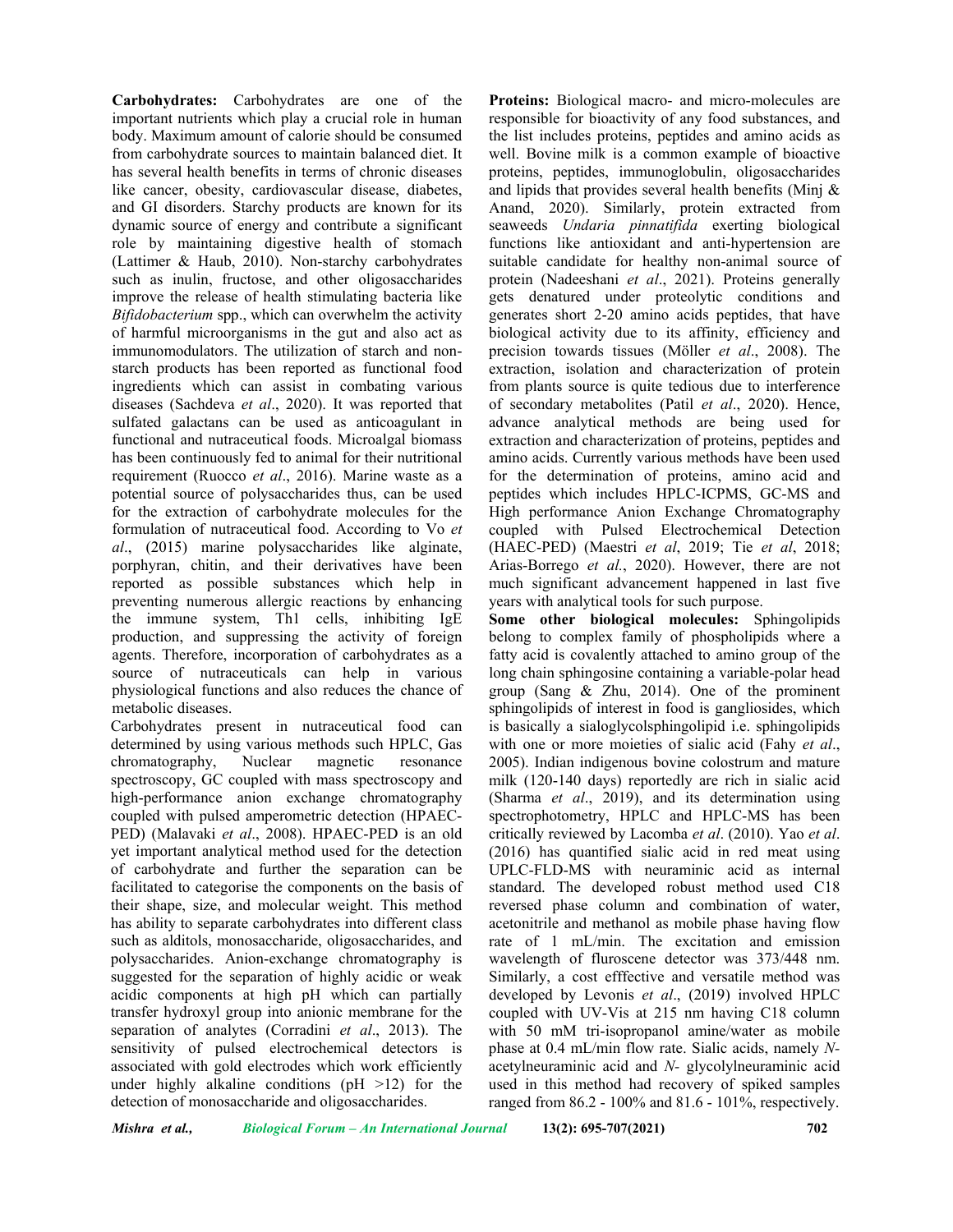Another one is phytosterols (triterpene compounds) are either available freely or found in esterified forms; for example, oryzanol is an ester of ferulic acid and sterol that has been reported to have wide range of biological activities that includes antioxidant, lipid lowering effects (decrease in plasma cholesterol and low density lipoproteins), anti-diabetic, reducing coronary heart diseases etc. (Berger *et al*., 2004; MacKay & Jones, 2011; Lai *et al*., 2019).

Hence, physterols are converted to FAs steryl esters or phytosteryl esters to enrich fat-based foods due to its better solubility in fats and oils (Choi *et al*., 2017). GC-MS with selected ion monitoring (SIM) method was developed and validated by Tan *et al*. (2019) for identification and quatification of phytosteryl esters (PE), namely capesteryl oleate, stigmasteryl oleate and β-sitosteryl oleate with statisfactory precision (5.47% RSD) and recovery (89.85 to 97.65%) for each steryl esters. This method involved no spaonification and extraction or derivatization of PE from the selected oils (corn germ oil, rice bran oil and wheat germ oil), and also the target compounds were separated in a duration of  $10 \text{ min}$ .

**Phenolic compounds** or polyphenols are the group of small molecules generally distributed in plant tissues as secondary metabolites that are synthesized through shikimic acid, malonic acid, mevalonic acid and methylerythritol pathways (Rosa *et al*., 2019). Polyphenols are based on their chemical structure (number of phenolic rings, and functional derivative attached) are classified as flavonoids and nonflavonoids (phenolic acid, coumarins, lignans, stilbenes, isoflavonoids, phenolic polymers, such as tannins, proanthocyanidins) (Barba *et al*., 2014). Investigation on naturally occurring phenolic compounds has been on rise due to its aroma, colour, astringency and biological activity, such as anti-oxidative, anti-microbial, anticancer, anti-diabetic, anti-allergic, anti-thrombotic, immuno-regulatory to name a few (Liu, 2013; Roleira *et al*., 2018; Rashmi & Negi, 2020). Recent studies have begun to emphasize phenylpropanoids, and phenolic acids' potential as efficient antioxidants (Pazoki, 2015). In-depth study on phenolic compounds in various vegetables, fruits, and beverage crops are present in scientific literature (Shan *et al*., 2005; Mattila *et al*., 2006; Karasawa & Mohan, 2018).

From an analytical view point, no significant changes in chromatographic analysis of phenolic compounds from food samples were observed in last five years. However, the alternative approaches following green analytical chemistry in sample preparation has emerged. This includes, sorbent based micro-extraction (miniaturized SPE, dispersive micro SPE, miniaturized matrix solid-phase dispersion, micro-QuEChERS, micro-extraction by packed sorbents, SPME, Stir bar sorptive extraction), silica-based sorbent material (mesostructured silica, magnetic silica based material)

and consolidating silica-based sorbent material in micro-extraction (Casado *et al*., 2020). Isolated polyphenols using micro-extraction techniques are quantified by chromatographic techniques, namely liquid chromatography (HPLC, UHPLC) or gas chromatography (GC) coupled with desired detectors (Q-TOF-MS/MS, PDA, UV, Q-MS).

## **CONCLUSION AND FUTURE SCOPE**

The present work has reviewed the analytical techniques currently used to identify and quantify the biological active components in food matrices. The strategies of metabolic profiling mentioned in this scientific report are non-targeted metabolomics. The advent of targeted metabolomics in association with existing analytical techniques and statistical tools (principal component analysis, chemometrics etc.) is indispensable. With emergence of green consumerism, regulatory bodies have also started to consider the regulated use of bioactive components; hence, targeted metabolomics will play a vital role in days to come. The targeted metabolomics will result in acquisition of in depth information on nutraceuticals. This will help identify newer nutraceuticals and also its clinical trials so as to have better knowledge about its fate inside human body.

**Acknowledgements.** The authors are grateful to revered Swami Ramdev Ji for his immense support and guidance. They also acknowledge the help and support provided by the Patanjali Research Institute, Haridwar, India.

#### **Conflict of Interest.** None.

### **REFERENCES**

- Alberdi-Cedeño, J., Ibargoitia, M. L., & Guillén, M. D. (2019). Monitoring of minor compounds in corn oil<br>oxidation by direct immersion-solid phase immersion-solid microextraction-gas chromatography/mass spectrometry. New oil oxidation markers. *Food Chemistry, 290*: 286-294.
- Ananthan, R., Subhash, K., & Longvah, T. (2018). Capsaicinoids, amino acid and fatty acid profiles in different fruit components of the world hottest Naga king chilli (*Capsicum chinense* Jacq). *Food Chemistry, 238*: 51-57.
- Arias-Borrego, A., Callejón-Leblic, B., Rodríguez-Moro, G., Velasco, I., Gómez-Ariza, J. L., & García-Barrera, T. (2020). A novel HPLC column switching method coupled to ICPMS/QTOF for the first determination of selenoprotein P (SELENOP) in human breast milk. *Food Chemistry, 321*.
- Arvapally, M., Asati, A., Nagendla, N. K., & Mudiam, M. K. R. (2021). Development of an analytical method for the quantitative determination of multi-class nutrients in different food matrices by solid-phase extraction and liquid chromatography-tandem mass spectrometry using design of experiments. *Food Chemistry, 341*.
- Bachmann, T., Maurer, A., & Rychlik, M. (2020). Development of a LC-MS/MS method using stable isotope dilution for the quantification of individual B6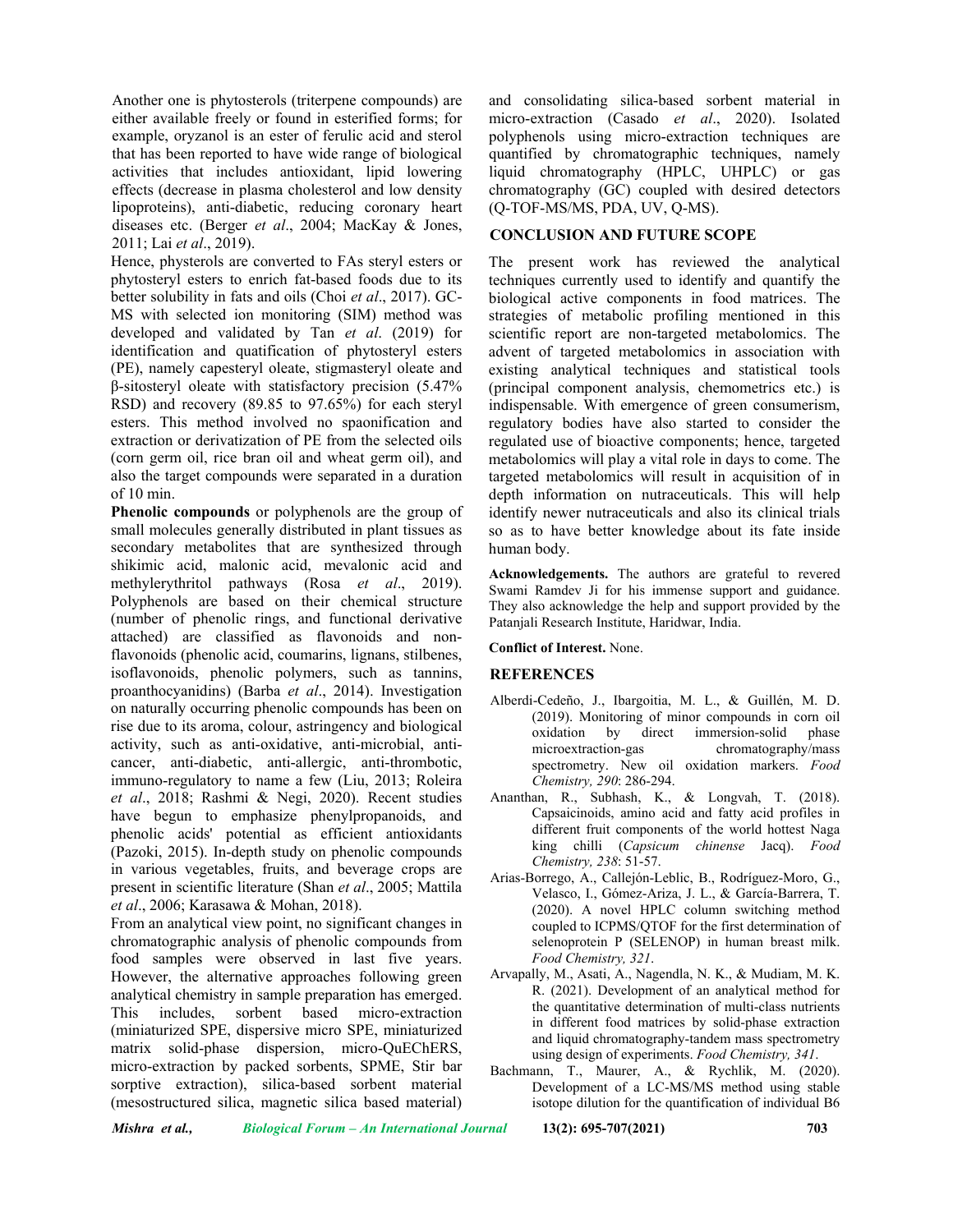vitamers in fruits, vegetables, and cereals. *Analytical and Bioanalytical Chemistry, 412*(26), 7237-7252.

- Baj, T., & Sieniawska, E. (2017). Vitamins. (Eds Badal, S. and Delgoda, R.) Pharmacognosy: Fundamentals, Applications and Strategy. Academic Press. (pp. 281– 292).
- Barba, F. J., Esteve, M. J., & Frígola, A. (2014). Bioactive components from leaf vegetable products. *Studies in Natural Products Chemistry*, *41*, 321–346.
- Berger, A., Jones, P. J. H., & Abumweis, S. S. (2004). Plant sterols: Factors affecting their efficacy and safety as functional food ingredients. *Lipids in Health and Disease, 3*: 1-19.
- Can, S. Z., Yan, G., & Xu, L. (2018). Separation of Triacylglycerols from Edible Oil using a Liquid Chromatography -Mass Spectrometry system with a Porous Graphitic Carbon Column and a Toluene-Isopropanol Gradient Mobile Phase. *Journal of the American Oil Chemists' Society, 95*(10): 1253-1266.
- Casado, N., Morante-Zarcero, S., Pérez-Quintanilla, D., Câmara, J. S., & Sierra, I. (2020). Two novel strategies in food sample preparation for the analysis of dietary polyphenols: Micro-extraction techniques and new silica-based sorbent materials. *Trends in Food Science and Technology, 98,* 167-180.
- Chauhan, B., Kumar, G., Kalam, N., & Ansari, S. H. (2013). Current concepts and prospects of herbal nutraceutical: A review. *Journal of Advanced Pharmaceutical Technology and Research, 4*(1): 4-8.
- Choi, N., Cho, H. J., Kim, H., Kim, Y., Kim, H. R., & Kim, I. H. (2017). Preparation of phytosteryl ester and simultaneous enrichment of stearidonic acid via lipase-catalyzed esterification. *Process Biochemistry, 61*, 88-94.
- Corradini, C., Lantano, C., & Cavazza, A. (2013). Innovative analytical tools to characterize prebiotic carbohydrates of functional food interest. *Analytical and Bioanalytical Chemistry, 405*(13), 4591-4605.
- Davis, B. C., & Kris-Etherton, P. M. (2003). Achieving optimal essential fatty acid status in vegetarians: Current knowledge and practical implications. *American Journal of Clinical Nutrition, 78*: 640–646.
- Dołowy, M., & Pyka, A. (2015). Chromatographic methods in the separation of long-chain mono- and polyunsaturated fatty acids. *Journal of Chemistry*.
- Dubascoux, S., Richoz Payot, J., Sylvain, P., Nicolas, M., & Campos Gimenez, E. (2021). Vitamin B12 quantification in human milk-Beyond current limitations using liquid chromatography and inductively coupled plasma-Mass spectrometry. *Food Chemistry*, 362.
- Dugo, G., Dugo, P., & Mondello, L. (2001). Multidimensional Chromatography: Foods, Flavours and Fragrances Applications. In L. Mondello, A. C. Lewis, & K. D. Bartle (Eds.), Multidimensional Chromatography. John WIley and Sons, Ltd. pp. 215- 249.
- Duval, J., Colas, C., Pecher, V., Poujol, M., Tranchant, J. F., & Lesellier, É. (2016). Contribution of Supercritical Fluid Chromatography coupled to High Resolution Mass Spectrometry and UV detections for the analysis of a complex vegetable oil-Application for

characterization of a *Kniphofia uvaria* extract. *Comptes Rendus Chimie, 19*(9), 1113-1123.

- Fahy, E., Subramaniam, S., Brown, H. A., Glass, C. K., Merrill, A. H., Murphy, R. C., Dennis, E. A. (2005). A comprehensive classification system for lipids. *Journal of Lipid Research, 46*(5), 839-861.
- Galanakis, C. M. (2019). Nutraceuticals and Natural Product Pharmaceuticals. Academic Press.
- García-Cañas, V., Simó, C., Herrero, M., Ibáñez, E., & Cifuentes, A. (2012). Present and future challenges in food analysis: Foodomics. *Analytical Chemistry, 84*(23): 10150-10159.
- Ghalebi, M., Tamizi, E., Ahmadi, S., Sheikhloo, A., & Nemati, M. (2019). Dispersive liquid liquid microextraction technique for the pre-concentration and quantification of vitamin D3 in milk and yogurt samples using a non-aqueous HPLC method. *Iranian Journal of Pharmaceutical Research, 18*(2), 677-685.
- Giordano, C., Plastina, P., Barone, I., Catalano, S., & Bonofiglio, D. (2020). N-3 polyunsaturated fatty acid amides: New avenues in the prevention and treatment of breast cancer. *International Journal of Molecular Sciences, 21*(7).
- Hallahan, B., & Garland, M. R. (2005). Essential fatty acids and mental health. *British Journal of Psychiatry, 186*: 275–277.
- Himawan, C., Starov, V. M., & Stapley, A. G. F. (2006). Thermodynamic and kinetic aspects of fat crystallization. *Advances in Colloid and Interface Science, 122*(1-3), 3-33.
- Indelicato, S., Bongiorno, D., Pitonzo, R., Di Stefano, V., Calabrese, V., Indelicato, S., & Avellone, G. (2017). Triacylglycerols in edible oils: Determination, characterization, quantitation, chemometric approach and evaluation of adulterations. *Journal of Chromatography A, 1515*: 1-16.
- Jäpelt, R. B., & Jakobsen, J. (2016). Analysis of vitamin K1 in fruits and vegetables using accelerated solvent extraction and liquid chromatography tandem mass spectrometry with atmospheric pressure chemical ionization. *Food Chemistry, 192*, 402-408.
- Jialin Du, Pei, X., Zhao, H., Gong, C., & Xu, X. (2020). Identification of Fatty Acids and Triacylglycerols in Schisandrae chinensis fructus Oil. *Journal of Analytical Chemistry, 75*(8), 1024-1032.
- Kamatou, G. P. P., & Viljoen, A. M. (2017). Comparison of fatty acid methyl esters of palm and palmist oils determined by GCxGC-ToF-MS and GC-MS/FID. *South African Journal of Botany, 112*: 483-488.
- Karasawa, M. M. G., & Mohan, C. (2018). Fruits as Prospective Reserves of bioactive Compounds: A Review. *Natural Products and Bioprospecting, 8*(5): 335-346.
- Karmally, W. (2005). Balancing unsaturated fatty acids: What's the evidence for cholesterol lowering? *Journal of the American Dietetic Association, 105*(7): 1068- 1070.
- Kaur, P., Mishra, S. K., & Mithal, A. (2015). Vitamin D toxicity resulting from overzealous correction of Vitamin D deficiency. *Clinical Endocrinology, 83*(3): 327-331.
- La Nasa, J., Degano, I., Brandolini, L., Modugno, F., & Bonaduce, I. (2018). A novel HPLCESI-Q-ToF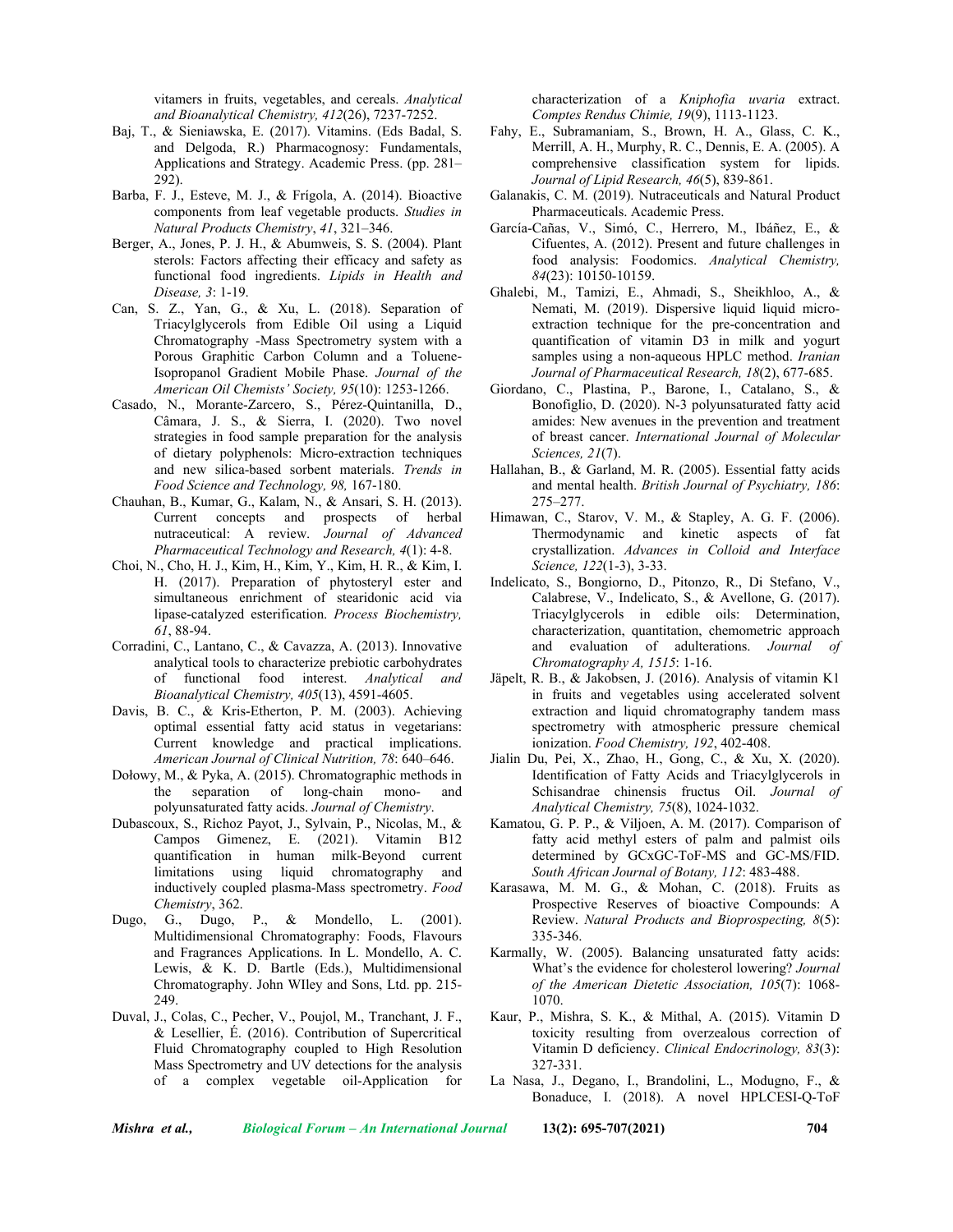approach for the determination of fatty acids and acylglycerols in food samples. *Analytica Chimica Acta, 1013*: 98-109.

- Lacomba, R., Salcedo, J., Alegría, A., Jesús Lagarda, M., Barberá, R., & Matencio, E. (2010). Determination of sialic acid and gangliosides in biological samples and dairy products: A review. *Journal of Pharmaceutical and Biomedical Analysis, 51*(2): 346-357.
- Lai, O. M., Jacoby, J. J., Leong, W. F., & Lai, W. T. (2019). Nutritional studies of rice bran oil. In L.-Z. Cheong & X. Xu (Eds.), Rice Bran and Rice Bran Oil: Chemistry, Processing and Utilization. AOCS Press. pp. 19-54.
- Lands, B. (2015). Fatty Acids: Essential Fatty Acids. Encyclopedia of Food and Health (1st ed., Vol. 2012). Elsevier Ltd.
- Lattimer, J. M., & Haub, M. D. (2010). Effects of dietary fiber and its components on metabolic health. *Nutrients, 2*(12), 1266-1289.
- Levonis, S. M., Pittet, J., Pointon, B. C. M., & Schweiker, S. S. (2019). Combining versatility with costeffectiveness: Determination of both free and bound<br>sialic acids. Nacetylneuraminic and Nsialic acids, Nacetylneuraminic and glycolylneuraminic in unprocessed bovine milk.<br>Journal of Chromatography B: Analytical Chromatography B: *Analytical Technologies in the Biomedical and Life Sciences, 1104*: 130-133.
- Liberati-Čizmek, A. M., Biluš, M., Brkić, A. L., Barić, I. C., Bakula, M., Hozić, A., & Cindrić, M. (2019). Analysis of Fatty Acid Esters of Hydroxyl Fatty Acid in Selected Plant Food. *Plant Foods for Human Nutrition, 74*(2), 235-240.
- Liu, R. H. (2013). Dietary bioactive compounds and their health implications. *Journal of Food Science, 78*.
- López-Cobo, A., Martín-García, B., Segura-Carretero, A., Fernández-Gutiérrez, A., & Gómez-Caravaca, A. M. (2017). Comparison of two stationary phases for the determination of phytosterols and tocopherols in mango and its by-products by GC-QTOF-MS. *International Journal of Molecular Sciences, 18*(7).
- MacKay, D. S., & Jones, P. J. H. (2011). Phytosterols in human nutrition: Type, formulation, delivery, and physiological function. *European Journal of Lipid Science and Technology, 113*(12): 1427-1432.
- Maestri, D., Barrionuevo, D., Bodoira, R., Zafra, A., Jiménez-López, J., & Alché, J. de D. (2019). Nutritional profile and nutraceutical components of olive (*Olea europaea* L.) seeds. *Journal of Food Science and Technology, 56*(9): 4359-4370.
- Malavaki, C. J., Asimakopoulou, A. P., Lamari, F. N., Theocharis, A. D., Tzanakakis, G. N., & Karamanos, N. K. (2008). Capillary electrophoresis for the quality control of chondroitin sulfates in raw materials and formulations. *Analytical Biochemistry, 374*(1): 213- 220.
- Mattila, P., Hellström, J., & Törrönen, R. (2006). Phenolic acids in berries, fruits, and beverages. *Journal of Agricultural and Food Chemistry, 54*(19): 7193-7199.
- Minj, S., & Anand, S. (2020). Whey Proteins and Its Derivatives: Bioactivity, Functionality, and Current Applications. *Dairy, 1*(3), 233-258.
- Meticulous blog 2019. Retrieved from [https://meticulousblog.org/top-10-companies-in](https://meticulousblog.org/top-10-companies-in-nutraceutical-ingredients-market/)[nutraceutical-ingredients-market/](https://meticulousblog.org/top-10-companies-in-nutraceutical-ingredients-market/)
- Möller, N. P., Scholz-Ahrens, K. E., Roos, N., & Schrezenmeir, J. (2008). Bioactive peptides and proteins from foods: Indication for health effects. *European Journal of Nutrition, 47*(4): 171-182.
- Mota, M. F. S., Waktola, H. D., Nolvachai, Y., & Marriott, P. J. (2021). Gas chromatography-mass spectrometry for characterisation, assessment of quality and authentication of seed and vegetable oils. *TrAC - Trends in Analytical Chemistry.*
- Nadeeshani, H., Hassouna, A., & Lu, J. (2021). Proteins extracted from seaweed Undaria pinnatifida and their potential uses as foods and nutraceuticals. *Critical Reviews in Food Science and Nutrition,* 0(0): 1-17.
- Nagumalli, S. K., Jacob, C. C., & Gamboa da Costa, G. (2020). A rapid and highly sensitive UPLC-ESI-MS/MS method for the analysis of the fatty acid profile of edible vegetable oils. *Journal of Chromatography B: Analytical Technologies in the Biomedical and Life Sciences.*
- Patil, S. P., Goswami, A., Kalia, K., & Kate, A. S. (2020). Plant-Derived Bioactive Peptides: A Treatment to Cure Diabetes. *International Journal of Peptide Research and Therapeutics, 26*(2): 955-968.
- Pérez-Martínez, P., Mikhailidis, D. P., Athyros, V. G., Bullo, M., Couture, P., Covas, M. I., & López-Miranda, J. (2017). Lifestyle recommendations for the prevention and management of metabolic syndrome: An international panel recommendation. *Nutrition Reviews, 75*(5): 307-326.
- Perumpuli, P. A. B. N., Fernando, G., Kaumal, M., Arandara, M., & Silva, S. (2018). Development of low sugar vegetable jam from beetroot (*Beta vulgaris* L.): Studies on Physicochemical Sensory and Nutritional Properties. *International Journal of Theoretical & Applied Sciences, (Research Trend Bilaspur, Himachal Pradesh), 10*(2): 22-27.
- Piovesana, S., Aita, S. E., Cannazza, G., Capriotti, A. L., Cavaliere, C., Cerrato, A., & Laganà, A. (2021). Indepth cannabis fatty acid profiling by ultra-high performance liquid chromatography coupled to high resolution mass spectrometry. Talanta, 228.
- Pojjanapornpun, S., Nolvachai, Y., Aryusuk, K., Kulsing, C., Krisnangkura, K., & Marriott, P. J. (2018). Ionic liquid phases with comprehensive two-dimensional gas chromatography of fatty acid methyl esters. *Analytical and Bioanalytical Chemistry, 410*(19): 4669-4677.
- Pazoki, A. (2015). Evaluation of Flavonoids and Phenols content of Wheat under different Lead, PGPR and Mycorrhiza levels. *Biological Forum- An International Journal, 7*(1): 309-315.
- Qian, Y., Rudzińska, M., Grygier, A., & Przybylski, R. (2020). Determination of triacylglycerols by HTGC-FID as a sensitive tool for the identification of rapeseed and olive oil adulteration. *Molecules*, *25*(17).
- Qu, S., Du, Z., & Zhang, Y. (2015). Direct detection of free fatty acids in edible oils using supercritical fluid chromatography coupled with mass spectrometry. *Food Chemistry, 170*: 463-469.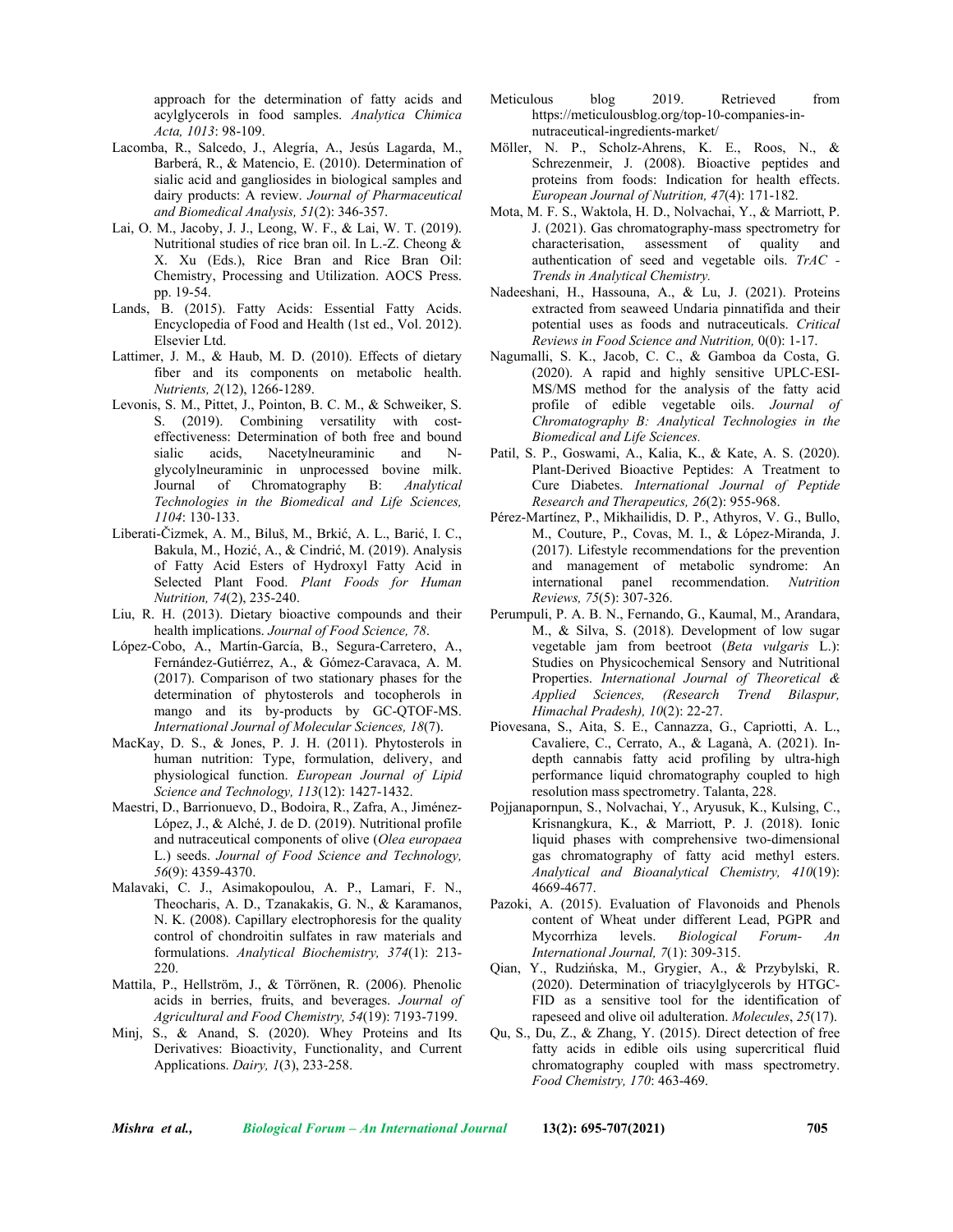- Rashmi, H. B., & Negi, P. S. (2020). Phenolic acids from vegetables: A review on processing stability and health benefits. *Food Research International*, 136.
- Roleira, F. M. F., Varela, C. L., Costa, S. C., & Tavares-da-Silva, E. J. (2018). Phenolic Derivatives from Medicinal Herbs and Plant Extracts: Anticancer Effects and Synthetic Approaches to Modulate Biological Activity. In Atta-ur-Rahman (Ed.), Studies in Natural Products Chemistry (Vol. *57*, pp. 115–156). Elsevier Inc.
- Rosa, L. A. De, Moreno-escamilla, J. O., Rodrigo-garcía, J., & Alvarez-parrilla, E. (2019). Phenolic Compounds. In E. M. Yahia & A. Carrillo-López (Eds.), Postharvest Physiology and Biochemistry of Fruits and Vegetables (pp. 253–272). Woodhead Publishing Limited.
- Ruiz-Samblás, C., Cuadros-Rodríguez, L., González-Casado, A., & Rodríguez-García, F. P. (2012). A straightforward quantification of triacylglycerols (and fatty acids) in monovarietal extra virgin olive oils by high-temperature GC. *Analytical Methods,* 4(3): 753- 758.
- Ruocco, N., Costantini, S., Guariniello, S., & Costantini, M. (2016). Polysaccharides from the marine environment with pharmacological, cosmeceutical and nutraceutical potential. *Molecules,* 21(5): 1-16.
- Sachdeva, V., Roy, A., & Bharadvaja, N. (2020). Current Prospects of Nutraceuticals: A Review. *Current Pharmaceutical Biotechnology, 21*(10): 884-896.
- Sang, S., & Zhu, Y. (2014). Bioactive Phytochemicals in Wheat Bran for Colon Cancer Prevention. In R. R. Watson, V. R. Preedy, & S. Zibadi (Eds.), Wheat and Rice in Disease Prevention and Health. Academic Press. Pp.121–129.
- Sato, K., & Ueno, S. (2011). Crystallization, transformation and microstructures of polymorphic fats in colloidal dispersion states. *Current Opinion in Colloid and Interface Science, 16*(5): 384-390.
- Sazali, N. H., Alshishani, A., Saad, B., Chew, K. Y., Chong, M. M., & Miskam, M. (2019). Salting-out assisted liquid–liquid extraction coupled with highperformance liquid chromatography for the determination of vitamin D3 in milk samples. *Royal Society Open Science, 6*(8).
- Sereshti, H., Toloutehrani, A., & Nodeh, H. R. (2020). Determination of cholecalciferol (vitamin D3) in bovine milk by dispersive micro-solid phase extraction based on the magnetic three-dimensional graphene-sporopollenin sorbent. *Journal of* graphene-sporopollenin sorbent. *Journal of Chromatography B: Analytical Technologies in the Biomedical and Life Sciences,* 1136.
- Shan, B., Cai, Y. Z., Sun, M., & Corke, H. (2005). Antioxidant capacity of 26 spice extracts and characterization of their phenolic constituents. *Journal of Agricultural and Food Chemistry, 53*(20): 7749- 7759.
- Sharma, R., Ahlawat, S., Sharma, H., Aggarwal, R. A. K., Sharma, V., & Tantia, M. S. (2019). Variable sialic acid content in milk of Indian cattle and buffalo across different stages of lactation. *Journal of Dairy Research, 86(*1): 98-101.
- Sokoła-Wysoczańska, E., Wysoczański, T., Wagner, J., Czyż, K., Bodkowski, R., Lochyński, S., & Patkowska-

Sokoła, B. (2018). Polyunsaturated fatty acids and their potential therapeutic role in cardiovascular system disorders-A review. *Nutrients, 10*(10), 1-21.

- Surwase, G., Mohan, L., Kademani, B. S., & Bhanumurthy, K. (2014). Research Trends on Food Preservation: A Scientometric Analysis Research Trends on Food Preservation: A Scientometric Analysis.
- Syed Idrus, S. I., Latiff, A. A., & Ismail, M. N. (2017). Determination of triacylglycerols in food by highperformance liquid chromatography. *Instrumentation Science and Technology, 45*(5), 577–591.
- Tan, S., Niu, Y., Liu, L., Su, A., Hu, C., & Meng, Y. (2019). Development of a GC-MS/SIM method for the determination of phytosteryl esters. *Food Chemistry, 281*: 236-241.
- Tapiero, H., Nguyen Ba, G., Couvreur, P., & Tew, K. D. (2002). Polyunsaturated fatty acids (PUFA) and eicosanoids in human health and pathologies. *Biomedicine and Pharmacotherapy, 56*(5): 215-222.
- Tarvainen, M., Fabritius, M., & Yang, B. (2019). Determination of vitamin K composition of fermented food. *Food Chemistry, 275*: 515–522.
- Télessy, I. G. (2018). Nutraceuticals. In The Role of Functional Food Security in Global Health. pp. 409- 421.
- Tie, M., Sun, J., Gao, Y., Yao, Y., Wang, T., Zhong, H., & Li, H. (2018). Identification and quantitation of selenoamino acids in mung bean sprouts by highperformance liquid chromatography coupled with mass spectrometry (HPLC–MS). *European Food Research and Technology, 244*(3): 491-500.
- Tranchida, P. Q., Donato, P., Cacciola, F., Beccaria, M., Dugo, P., & Mondello, L. (2013). Potential of comprehensive chromatography in food analysis. *TrAC - Trends in Analytical Chemistry, 52:* 186-205.
- Ungaro, F., Rubbino, F., Danese, S., & D'Alessio, S. (2017). Actors and factors in the resolution of intestinal inflammation: Lipid mediators as a new approach to therapy in inflammatory bowel diseases. Frontiers in Immunology, 8: 1-13.
- United Laboratories 2020. Retrieved from [https://www.unitedlabs.in/top-nutraceutical](https://www.unitedlabs.in/top-nutraceutical-companies-in-india/)[companies-in-india/](https://www.unitedlabs.in/top-nutraceutical-companies-in-india/)
- Vo, T. S., Ngo, D. H., Kang, K. H., Jung, W. K., & Kim, S. K. (2015). The beneficial properties of marine polysaccharides in alleviation of allergic responses. *Molecular Nutrition and Food Research, 59*(1): 129- 138.
- Wabaidur, S. M., AlAmmari, A., Aqel, A., AL-Tamrah, S. A., Alothman, Z. A., & Ahmed, A. Y. B. H. (2016). Determination of free fatty acids in olive oils by UPHLC–MS. *Journal of Chromatography B: Analytical Technologies in the Biomedical and Life Sciences, 1031,* 109-115.
- Waktola, H. D., Nolvachai, Y., & Marriott, P. J. (2020). Multidimensional gas chromatographic-Mass spectrometric method for separation and identification of triacylglycerols in olive oil. *Journal of Chromatography A.*
- Wynn, J. (2011). 1.04 Lipids, Fatty Acids. In M. Moo-Young (Ed.), Comprehensive Biotechnology (pp. 39– 50). Pergamon.